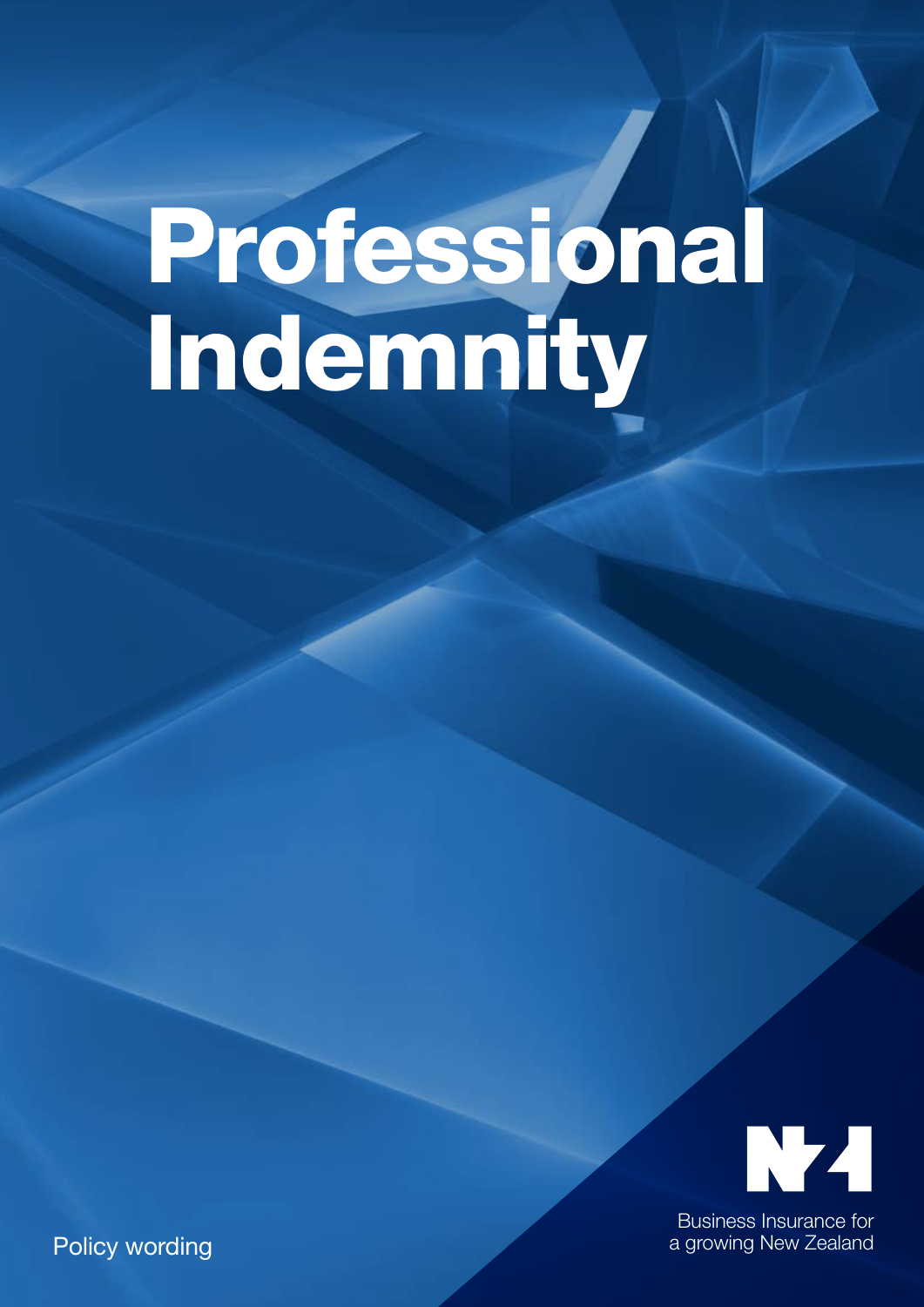## Welcome to NZI.

Thanks for selecting us as your insurer. This is your Professional Indemnity policy wording.



#### Why NZI

NZI is one of New Zealand's largest and most well-known insurance brands. We're proudly backed by IAG (Insurance Australia Group) New Zealand. IAG is Australasia's largest general insurer. At IAG, our purpose is to make your world a safer place.



#### Get in touch

If you have any questions, or you would like more information on this insurance policy, please contact your broker.

## **Contents**

| Introduction               | 3  |
|----------------------------|----|
| 1. Insurance agreement     | 3  |
| 2. What this policy covers | 3  |
| 3. Automatic extensions    | 3  |
| 4. Exclusions              | 6  |
| 5. Basis of settlement     | 8  |
| 6. Claims conditions       | 8  |
| 7. General conditions      | 10 |
| 8. Definitions             | 11 |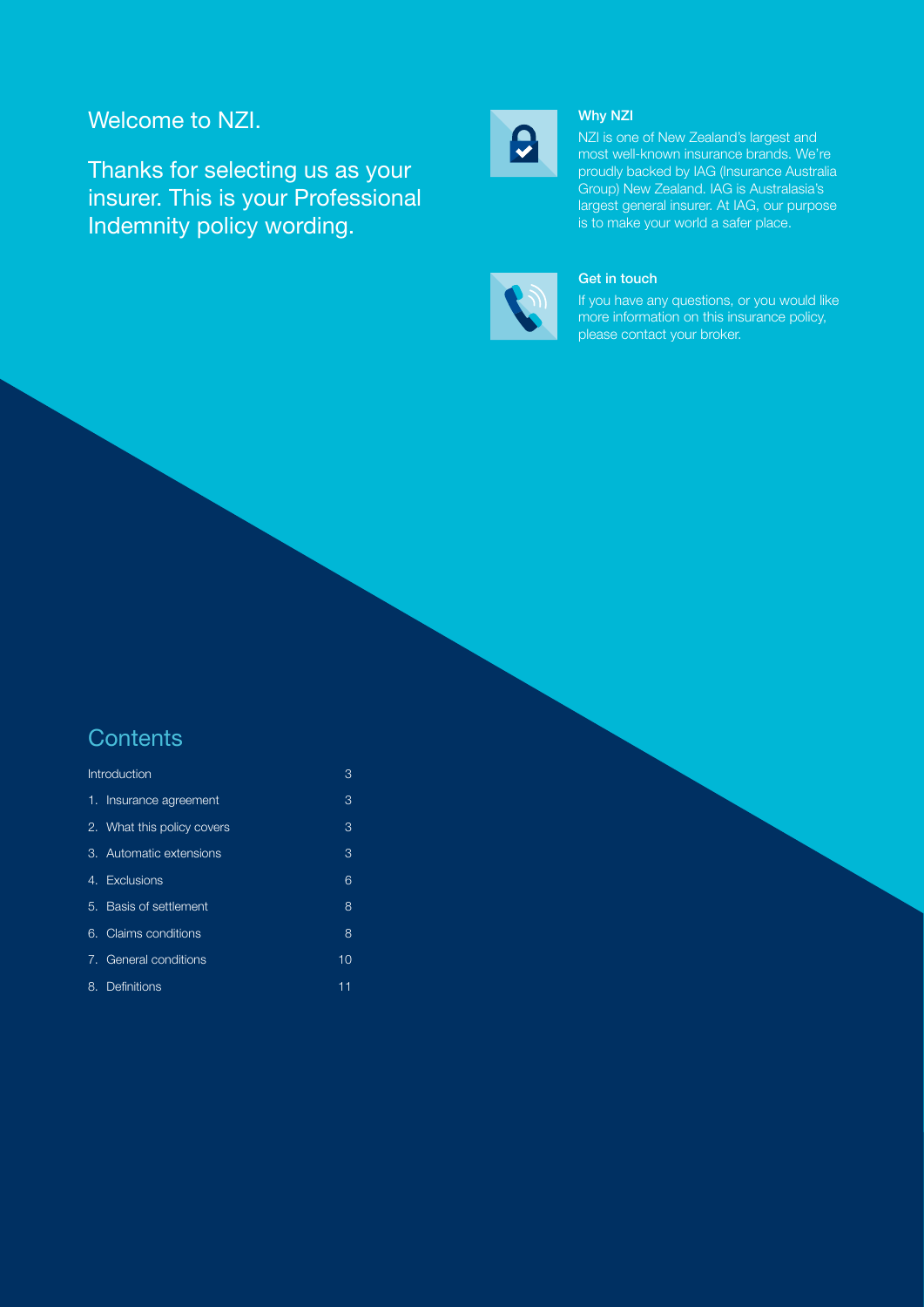## Introduction

| About this policy  | This Professional Indemnity Policy consists of:<br>this policy document, and<br>(a)<br>the <b>schedule</b> , and<br>(b)<br>any endorsements that have been applied.<br>(C)                                                                                                                                                                                                                                                                                                                                                                                                                                                                                                                                                                                                                       |
|--------------------|--------------------------------------------------------------------------------------------------------------------------------------------------------------------------------------------------------------------------------------------------------------------------------------------------------------------------------------------------------------------------------------------------------------------------------------------------------------------------------------------------------------------------------------------------------------------------------------------------------------------------------------------------------------------------------------------------------------------------------------------------------------------------------------------------|
| Duty of disclosure | The insured has a legal duty of disclosure when they apply for insurance. This means the insured<br>or anyone acting on the <b>insured's</b> behalf must tell us everything they know (or could be reasonably<br>expected to know) that a prudent insurer would want to take into account in deciding:<br>(a) to accept or decline the insurance, and/or<br>(b) the cost or terms of the insurance, including the <b>excess</b> .<br>The <b>insured</b> also has this duty every time their insurance renews and when they make any<br>changes to it.<br>If the insured or anyone acting on the insured's behalf breaches this duty, we may treat this<br>policy as being of no effect and to have never existed. Please ask if you are not sure whether you<br>need to tell us about something. |
| Defined words      | If a word is shown in <b>bold</b> , it has a specific meaning. There is a list of these words and what they<br>mean in 'Section 8 - 'Definitions'.                                                                                                                                                                                                                                                                                                                                                                                                                                                                                                                                                                                                                                               |
| Headings           | The headings in this policy document are for reference only and do not form part of it. They must<br>not be used when interpreting the policy document.                                                                                                                                                                                                                                                                                                                                                                                                                                                                                                                                                                                                                                          |

#### 1. Insurance agreement

1.1 Our agreement The insured agrees to pay us the premium and comply with this policy. In exchange, and in reliance on the information provided in the application, we agree to provide cover as set out in this policy.

#### 2. What this policy covers

| 2.1 | Civil liability   | We will cover the insured for civil liability arising out of a claim:                                                                                                                                                                              |
|-----|-------------------|----------------------------------------------------------------------------------------------------------------------------------------------------------------------------------------------------------------------------------------------------|
|     |                   | (a) first made against the insured and notified to us during the period of insurance or within<br>30 days of its expiry, and                                                                                                                       |
|     |                   | (b) for any actual or alleged act, error, omission or conduct in connection with the <b>insured's</b><br>professional services that happened after the retroactive date.                                                                           |
|     | 2.2 Defence costs | In addition to the limit of indemnity, we will also cover all reasonable and necessary defence<br>costs incurred with our prior written consent, for the investigation, defence, settlement or appeal<br>of a <b>claim</b> covered by this policy. |

## 3. Automatic extensions

Subject to the terms of Section 2 – 'What this policy covers', and all the other terms of this policy, the following extensions are included automatically.

Some automatic extensions have a specified sub-limit and excess and these will apply unless specifically stated otherwise in the schedule. Unless specifically stated otherwise, all sub-limits are included in, and are not in addition to, the limit of indemnity or the amount payable for **defence costs**, whichever is applicable.

3.1 Automatic reinstatement On payment of a claim under this policy, the limit of indemnity will be reinstated, without additional premium, to the extent of the amount paid in respect of that **claim**, provided that:

- (a) the total amount payable by us for any one claim will not exceed the limit of indemnity, and
- (b) in respect of all claims in a period of insurance, the total amount reinstated will not exceed an amount equal to the limit of indemnity.

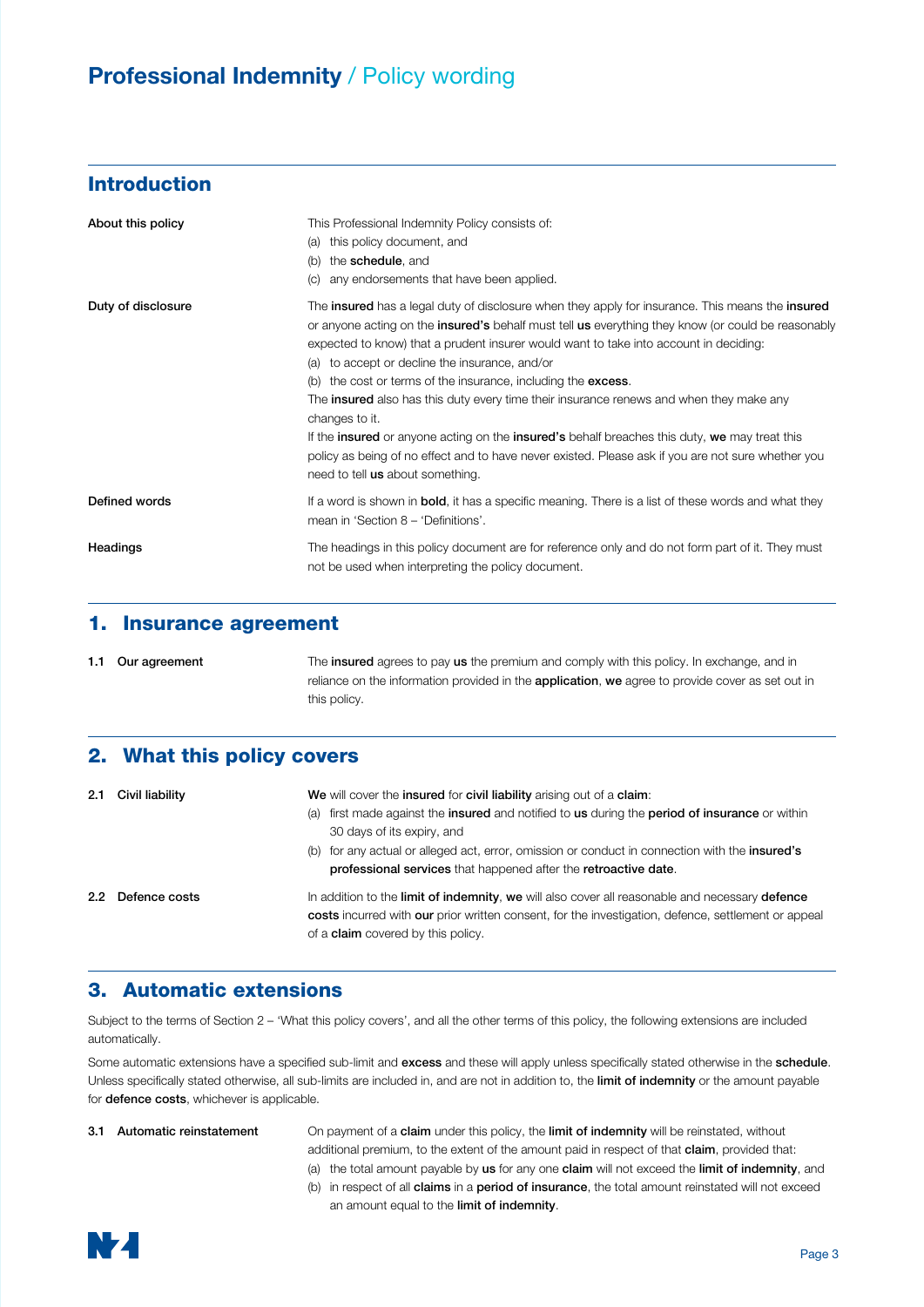|     | 3.2 Consultants and<br>sub-contractors | We will cover the insured for civil liability arising out of the acts, errors, omissions or conduct of<br>any of the insured's consultants, contractors, sub-contractors or agents offering services that are<br>the same as the professional services.<br>This extension does not extend cover to the consultant, contractor, sub-contractor or agent.                                                                                                                                                                                                                                                                                                                                                                                                                                                                                                                                                                                                                                                                                                           |
|-----|----------------------------------------|-------------------------------------------------------------------------------------------------------------------------------------------------------------------------------------------------------------------------------------------------------------------------------------------------------------------------------------------------------------------------------------------------------------------------------------------------------------------------------------------------------------------------------------------------------------------------------------------------------------------------------------------------------------------------------------------------------------------------------------------------------------------------------------------------------------------------------------------------------------------------------------------------------------------------------------------------------------------------------------------------------------------------------------------------------------------|
| 3.3 | Continuity of cover                    | We will cover the insured for civil liability arising from a claim that would be covered by this<br>policy but for Exclusion 4.14 'Known claims and circumstances', provided that:<br>(a) we were the insured's professional indemnity insurer under a policy ('the former policy') at the<br>time the insured should have notified us of the claim or circumstance that might give rise to a<br>claim, and<br>(b) we have continued without interruption as the insured's professional indemnity insurer from<br>the time the insured should have notified us up until such time as the claim was made against<br>the insured and notified to us, and<br>(c) our liability is limited to the amount for which we would have been liable at the time referred to<br>in (a) in accordance with the terms and conditions of the former policy, and<br>(d) our liability will be reduced by the amount that fairly represents the extent to which liability<br>for the claim could have been reduced had the circumstances been reported under the<br>former policy. |
| 3.4 | Court attendance costs                 | We will pay to the insured:<br>(a) \$500 per day for any principal, partner or director,<br>(b) \$250 per day for any employee,<br>of the insured, for each day they are required to attend a court as a witness in connection with<br>a claim covered by this policy.<br>The most we will pay under this extension during the period of insurance is \$20,000.                                                                                                                                                                                                                                                                                                                                                                                                                                                                                                                                                                                                                                                                                                   |
| 3.5 | Defamation                             | We will cover the insured for civil liability arising from unintentional defamation.<br>Exclusion 4.4 'Defamation' does not apply to this extension.                                                                                                                                                                                                                                                                                                                                                                                                                                                                                                                                                                                                                                                                                                                                                                                                                                                                                                              |
| 3.6 | Disciplinary proceeding costs          | We will cover the insured for:<br>(a) defence costs reasonably and necessarily incurred with our prior written consent, and<br>(b) all monetary orders or determinations made against the insured,<br>in relation to disciplinary proceedings first instituted against the insured and notified to us during<br>the <b>period of insurance</b> or within 30 days of its expiry, provided that:<br>(a) the act, error, omission or conduct that gave rise to the <b>disciplinary proceedings</b> happened<br>after the <b>retroactive date</b> , and<br>(b) the <b>disciplinary proceedings</b> do not involve allegations of fraud, dishonesty or criminal<br>conduct, and<br>(c) we will be entitled to appoint a lawyer to represent the insured.<br>An excess of \$1,000 is payable in respect of this extension.                                                                                                                                                                                                                                              |
| 3.7 | Dishonesty of employees                | <b>We</b> will cover the <b>insured</b> for <b>civil liability</b> arising from a dishonest, fraudulent, criminal or<br>malicious act or omission of an employee provided that the insured:<br>(a) maintains a separate trust account for client funds which must be audited annually by a<br>qualified independent auditor or accountant, and<br>(b) has dual authorisation requirements for all payments or withdrawals from the trust account.<br>There is no cover under this extension for any person committing or condoning any dishonest<br>fraudulent, criminal or malicious act or omission.<br>Exclusion 4.10 'Fraud or dishonesty' does not apply to this extension.                                                                                                                                                                                                                                                                                                                                                                                  |
| 3.8 | Extended reporting period              | If we do not offer to renew this policy, then the insured may extend cover under this policy for<br>another 12 months. However, the extended policy will only cover civil liability arising from any<br>actual or alleged act, error, omission or conduct that happened before the expiry of this policy's<br><b>period of insurance</b> and not any actual or alleged act, error omission or conduct happening in the<br>extended period.<br>If the insured elects to extend the policy as described above, notice of such election must be<br>given to us within 30 days of our refusal to renew this policy and the insured must pay us an<br>additional premium (being 50% of the last annual premium).                                                                                                                                                                                                                                                                                                                                                       |

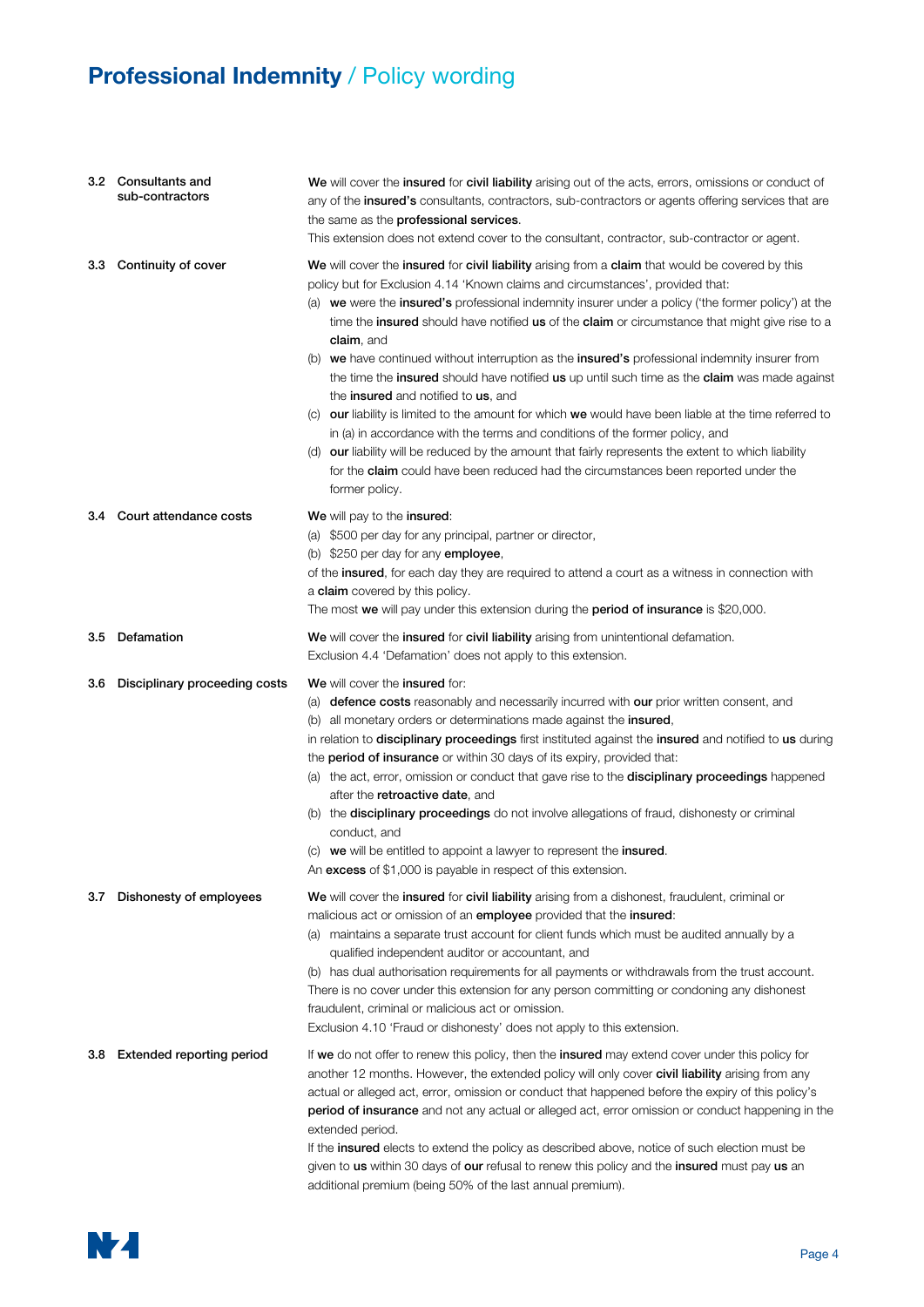|                                         | This policy cannot be extended if we cancel this policy or declare this policy unenforceable<br>because the <i>insured</i> did not:<br>(a) pay the premium,<br>(b) disclose information material to the risk,<br>(c) comply with terms of this policy.<br>This extension does not provide a new limit of indemnity for the extended period.                                                                                                                                                                                                                                                                                                                                                                                                                                              |
|-----------------------------------------|------------------------------------------------------------------------------------------------------------------------------------------------------------------------------------------------------------------------------------------------------------------------------------------------------------------------------------------------------------------------------------------------------------------------------------------------------------------------------------------------------------------------------------------------------------------------------------------------------------------------------------------------------------------------------------------------------------------------------------------------------------------------------------------|
| <b>Fair Trading Act</b><br>3.9          | We will cover the insured for civil liability arising from a breach of the Fair Trading Act 1986<br>(or equivalent legislation in Australia where the jurisdiction specified in the <b>schedule</b> includes<br>Australia).<br>Exclusion 4.6 'Fair Trading Act' does not apply to this extension.                                                                                                                                                                                                                                                                                                                                                                                                                                                                                        |
| 3.10 Fiduciary duty                     | We will cover the insured for civil liability arising from a breach of fiduciary duty by the insured.                                                                                                                                                                                                                                                                                                                                                                                                                                                                                                                                                                                                                                                                                    |
| 3.11 Incoming partners<br>and directors | We will cover incoming partners and directors, on the same terms as we cover the insured for<br>their civil liability arising from an actual or alleged act, error, omission or conduct that occurred<br>while they were acting in their capacity as a sole practitioner, a partner or a director of a company,<br>offering services that are the same as the professional services.<br>Cover under this extension will only apply where no other insurance is available.                                                                                                                                                                                                                                                                                                                |
| 3.12 Intellectual property              | We will cover the insured for civil liability arising from an unintentional breach of confidential<br>information or plagiarism or an unintentional infringement of any copyright, design or trademark.<br>Exclusion 4.11 'Intellectual property' (a) to (c) do not apply to this extension.                                                                                                                                                                                                                                                                                                                                                                                                                                                                                             |
| 3.13 Joint venture liability            | We will cover the insured for civil liability arising from the insured's involvement in any joint<br>venture or partnership.<br>There is no cover for the joint venture, the joint venture partners or partnerships.<br>Exclusion 4.13 'Joint venture liability' does not apply to this extension.                                                                                                                                                                                                                                                                                                                                                                                                                                                                                       |
| 3.14 Loss of documents                  | We will cover the insured for civil liability arising out of the loss of, damage to or destruction of<br>any <b>documents</b> that were in the custody or control of:<br>(a) the <b>insured</b> ,<br>(b) any other person to whom the insured had entrusted, lodged, deposited or delegated custody<br>of the <b>documents</b> to in the ordinary course of business.<br>Exclusion 4.15 'Loss of documents' does not apply to this extension.                                                                                                                                                                                                                                                                                                                                            |
| 3.15 New subsidiary                     | If during the <b>period of insurance</b> the <b>insured</b> creates an entity, or acquires more than 50% of the<br>voting rights of another entity, we will automatically cover the new entity:<br>(a) from the date of acquisition, but only in respect of activities carried out after the date of<br>acquisition, or<br>(b) from the date it was created,<br>but only if the entity being acquired or created:<br>performs services of the same type as the <b>professional services</b> , and<br>(a)<br>is not incorporated, domiciled or conducting business outside New Zealand, and<br>(b)<br>(c) does not have revenue or estimated revenue of more than 25% of the combined gross annual<br>consolidated revenue of the insured at the commencement of the period of insurance. |
| 3.16 Public relations expenses          | We will cover the insured for the reasonable fees, costs, charges and expenses incurred by the<br>insured with our prior written consent, to engage a public relations firm in order to minimise the<br>effect of, prevent or limit, any adverse or negative publicity as a result of a <b>claim</b> .<br>The most we will pay under this extension during the <b>period of insurance</b> is \$25,000.                                                                                                                                                                                                                                                                                                                                                                                   |

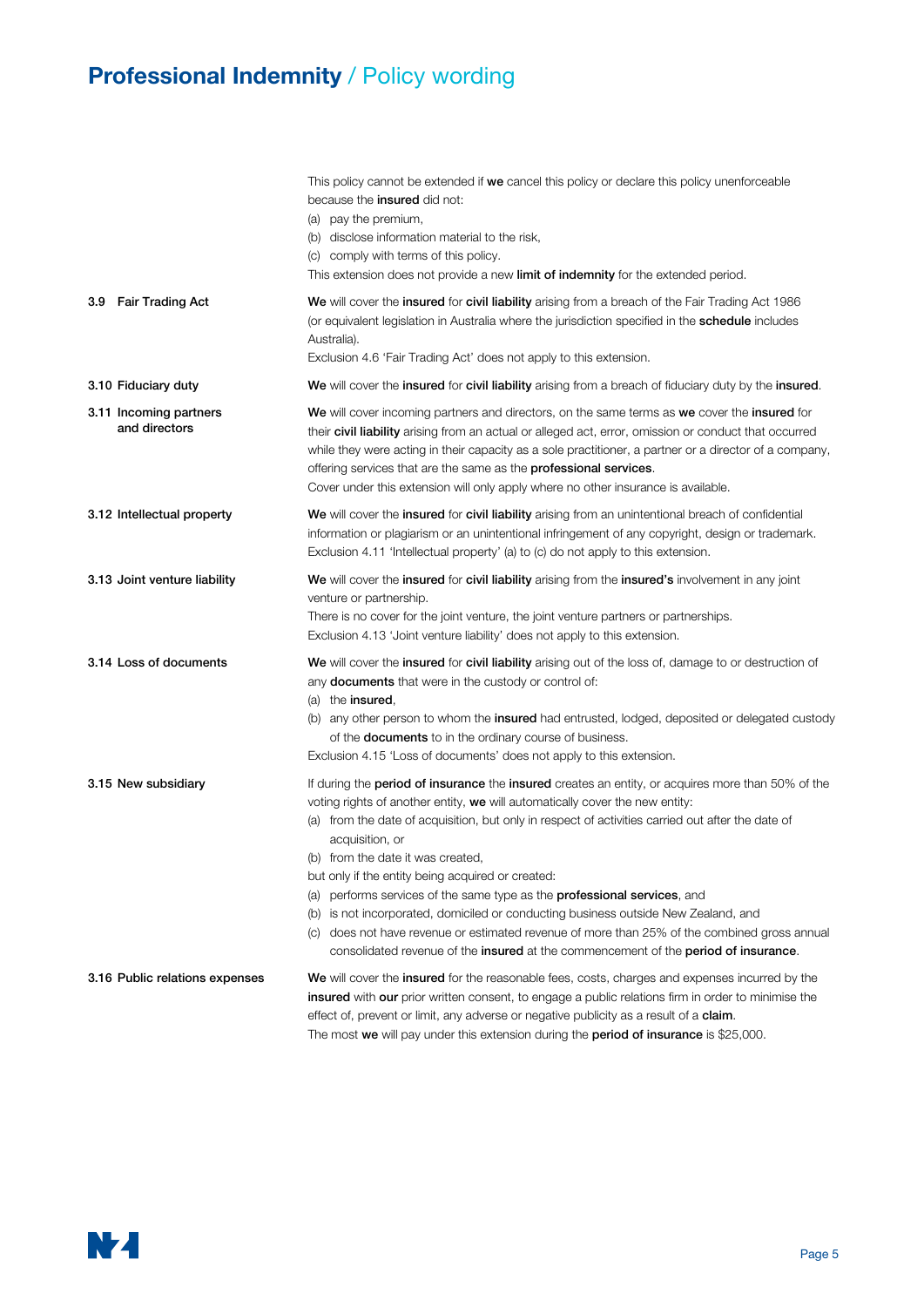## 4. Exclusions

|     | 4.1 Asbestos                      | This policy does not cover any <b>claim</b> arising out of, relating to or in any way connected with<br>asbestos.                                                                                                                                                                                                                                                                                                                                                                                                                                                                                                                                                                                                                                                                                                   |
|-----|-----------------------------------|---------------------------------------------------------------------------------------------------------------------------------------------------------------------------------------------------------------------------------------------------------------------------------------------------------------------------------------------------------------------------------------------------------------------------------------------------------------------------------------------------------------------------------------------------------------------------------------------------------------------------------------------------------------------------------------------------------------------------------------------------------------------------------------------------------------------|
| 4.2 | <b>Building defects</b>           | This policy does not cover any <b>claim</b> arising from or in connection with a building or structure:<br>(a) being affected by moisture or water build-up or the penetration of external moisture or water,<br>(b) being affected by the action or effects of mould, fungi, mildew, rot, decay, gradual<br>deterioration, micro-organisms, bacteria, protozoa, or any similar or like forms,<br>(c) failing:<br>(i) to comply with, or perform to, the requirements of any building code or standard,<br>(ii) to meet any standard of performance, quality, fitness or durability,<br>(iii) to be fit for its intended purpose.<br>This exclusion does not apply to any civil liability that is caused by, or directly arises from the<br>leakage of internal pipes, internal water systems or internal cisterns. |
| 4.3 | <b>Contractual liability</b>      | This policy does not cover any claim arising from or in connection with any contractual liability,<br>warranty or guarantee assumed or provided by the <b>insured</b> except if the <b>insured</b> would have been<br>liable in the absence of the contractual liability, warranty or guarantee.                                                                                                                                                                                                                                                                                                                                                                                                                                                                                                                    |
| 4.4 | Defamation                        | This policy does not cover any <b>claim</b> for defamation.                                                                                                                                                                                                                                                                                                                                                                                                                                                                                                                                                                                                                                                                                                                                                         |
| 4.5 | Director's liability              | This policy does not cover any <b>claim</b> arising from or in connection with any act, error, omission or<br>conduct of a director or officer of any company, while acting in that capacity.                                                                                                                                                                                                                                                                                                                                                                                                                                                                                                                                                                                                                       |
| 4.6 | <b>Fair Trading Act</b>           | This policy does not cover any claim arising from or in connection with the Fair Trading Act 1986<br>or equivalent legislation in any other jurisdiction.                                                                                                                                                                                                                                                                                                                                                                                                                                                                                                                                                                                                                                                           |
| 4.7 | <b>Financial condition</b>        | This policy does not cover any <b>claim</b> arising from or in connection with the insolvency, bankruptcy,<br>receivership, statutory management or liquidation of the insured.                                                                                                                                                                                                                                                                                                                                                                                                                                                                                                                                                                                                                                     |
| 4.8 | Fines and penalties               | This policy does not cover any:<br>(a) fine or penalty imposed, whether under contract or statute,<br>(b) punitive, aggravated, liquidated, or exemplary damages.                                                                                                                                                                                                                                                                                                                                                                                                                                                                                                                                                                                                                                                   |
| 4.9 | Foreign courts                    | This policy does not cover any claim arising from or in connection with any legal action or<br>proceedings:<br>(a) first brought in a court outside of the jurisdiction stated in the schedule,<br>(b) brought in a court within the jurisdiction stated in the <b>schedule</b> for the purposes of enforcing a<br>judgment made by a court outside the jurisdiction stated in the schedule,<br>(c) where the proper law to be applied to the issue/s is that of a country outside the jurisdiction<br>stated in the <b>schedule</b> .                                                                                                                                                                                                                                                                              |
|     | 4.10 Fraud or dishonesty          | This policy does not cover any claim arising from or in connection with any actual or alleged<br>dishonest, fraudulent, criminal or malicious act, error, omission or conduct by the <b>insured</b> , or any<br>employee, principal, officer or director of the insured or any other person covered by this policy.                                                                                                                                                                                                                                                                                                                                                                                                                                                                                                 |
|     | 4.11 Intellectual property        | This policy does not cover any <b>claim</b> arising from or in connection with:<br>breach of confidential information,<br>(a)<br>plagiarism,<br>(b)<br>infringement of any copyright, design or trademark,<br>(C)<br>infringement of any patent.<br>(d)                                                                                                                                                                                                                                                                                                                                                                                                                                                                                                                                                             |
|     | 4.12 Intentional or reckless acts | This policy does not cover any:<br>(a) wilful or intentional breach of statute, or<br>(b) actual or alleged act, error, omission or conduct committed or omitted with a reckless<br>disregard for the consequences.                                                                                                                                                                                                                                                                                                                                                                                                                                                                                                                                                                                                 |
|     | 4.13 Joint venture liability      | This policy does not cover any <b>claim</b> arising from or in connection with a joint venture or<br>partnership.                                                                                                                                                                                                                                                                                                                                                                                                                                                                                                                                                                                                                                                                                                   |

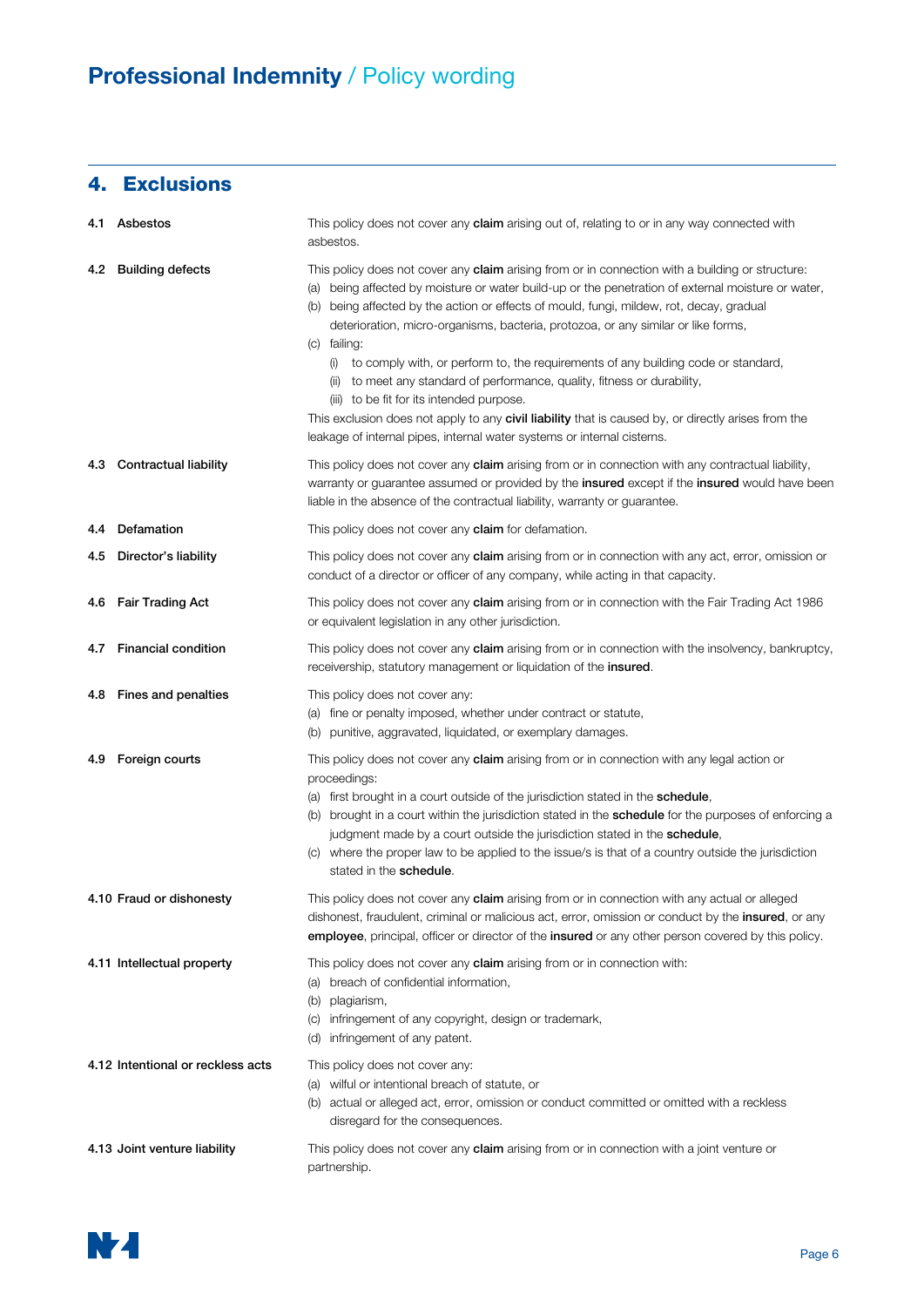| 4.14 Known claims and<br>circumstances | This policy does not cover any claim:<br>(a) made or intimated against the insured prior to the commencement of the period of<br>insurance,<br>(b) notified under a previous policy,<br>(c) arising from or in connection with circumstances:<br>(i) that the insured was aware of prior to the period of insurance, and<br>that a reasonable person in the position of the <b>insured</b> would have considered might give<br>(ii)<br>rise to a <b>claim</b> .                                                                                                                                                                                                                                                                                                                                                                                                                                                       |  |
|----------------------------------------|-----------------------------------------------------------------------------------------------------------------------------------------------------------------------------------------------------------------------------------------------------------------------------------------------------------------------------------------------------------------------------------------------------------------------------------------------------------------------------------------------------------------------------------------------------------------------------------------------------------------------------------------------------------------------------------------------------------------------------------------------------------------------------------------------------------------------------------------------------------------------------------------------------------------------|--|
| 4.15 Loss of documents                 | This policy does not cover any claim arising from or in connection with the loss of, damage to or<br>destruction of any documents.                                                                                                                                                                                                                                                                                                                                                                                                                                                                                                                                                                                                                                                                                                                                                                                    |  |
| 4.16 Nuclear                           | This policy does not cover <b>claim</b> arising from or in connection with any atomic energy risks, being<br>operations employing the process of nuclear fission or fusion or handling of radioactive material,<br>which operations include but are not limited to:<br>(a) the use of nuclear reactors such as atomic piles, particle accelerators or generators or<br>similar devices,<br>(b) the use, handling or transportation of radioactive materials,<br>(c) the use, handling or transportation of any weapon of war or explosive device employing<br>nuclear fission or fusion.                                                                                                                                                                                                                                                                                                                              |  |
| 4.17 Obligations to employees          | This policy does not cover any claim arising from or in connection with any breach of any<br>obligation as an employer.                                                                                                                                                                                                                                                                                                                                                                                                                                                                                                                                                                                                                                                                                                                                                                                               |  |
| 4.18 Pollution                         | This policy does not cover any <b>claim</b> arising from or in connection with pollution or contamination.                                                                                                                                                                                                                                                                                                                                                                                                                                                                                                                                                                                                                                                                                                                                                                                                            |  |
| 4.19 Product liability                 | This policy does not cover any <b>claim</b> arising from or in connection with the sale, supply, installation<br>or manufacture of goods by, or on behalf of, the insured.                                                                                                                                                                                                                                                                                                                                                                                                                                                                                                                                                                                                                                                                                                                                            |  |
| 4.20 Property liability                | This policy does not cover any <b>claim</b> arising from or in connection with the ownership, possession<br>or use by, or on behalf of, the <b>insured</b> of any land, buildings, aircraft, watercraft or vehicle.                                                                                                                                                                                                                                                                                                                                                                                                                                                                                                                                                                                                                                                                                                   |  |
| 4.21 Refund of fees                    | This policy does not cover any <b>claim</b> arising from or in connection with a refund of professional<br>fees or charges, by way of damages or otherwise.                                                                                                                                                                                                                                                                                                                                                                                                                                                                                                                                                                                                                                                                                                                                                           |  |
| 4.22 Related party claims              | This policy does not cover any <b>claim</b> brought by, or maintained on behalf of, any person, firm,<br>company or entity:<br>(a) that is entitled to cover under this policy,<br>(b) that is a subsidiary of the insured,<br>that is operated or controlled by any insured or any employee, partner, family member,<br>(C)<br>nominee or trustee of any <b>insured</b> ,<br>(d) in which any <b>insured</b> or any <b>family member</b> has a direct or indirect financial interest (a<br>shareholding of less than 5% in a publicly listed company will not constitute a financial interest),<br>(e) who at the time of the act, error, omission or conduct that gave rise to the <b>claim</b> was a <b>family</b><br>member.<br>that was advised or induced by the insured to invest in or lend money to, the insured or to<br>(t)<br>any person, firm, company or entity referred to in any of (a) to (d) above. |  |
| 4.23 Sanctions                         | This policy does not cover any <b>claim</b> or provide any cover to the extent such cover would expose<br>us to any sanction, prohibition or restriction under any United Nations resolution, or any trade or<br>economic sanctions, laws or regulations of the European Union, United Kingdom, United States of<br>America, Australia or New Zealand.                                                                                                                                                                                                                                                                                                                                                                                                                                                                                                                                                                |  |
| 4.24 Territorial limits                | This policy does not cover any <b>claim</b> arising from or in connection with any act, error, omission or<br>conduct that occurred outside of the territorial limit specified in the schedule.                                                                                                                                                                                                                                                                                                                                                                                                                                                                                                                                                                                                                                                                                                                       |  |
| 4.25 Terrorism                         | This policy does not cover any <b>claim</b> for death, injury, illness, loss or damage directly or indirectly<br>caused by, contributed to by, resulting from or arising out of or in connection with any act of<br>terrorism, regardless of any other cause or event contributing concurrently or in any other<br>sequence to the loss including in connection with controlling, preventing, suppressing, retaliating<br>against, or responding to an act of terrorism.                                                                                                                                                                                                                                                                                                                                                                                                                                              |  |

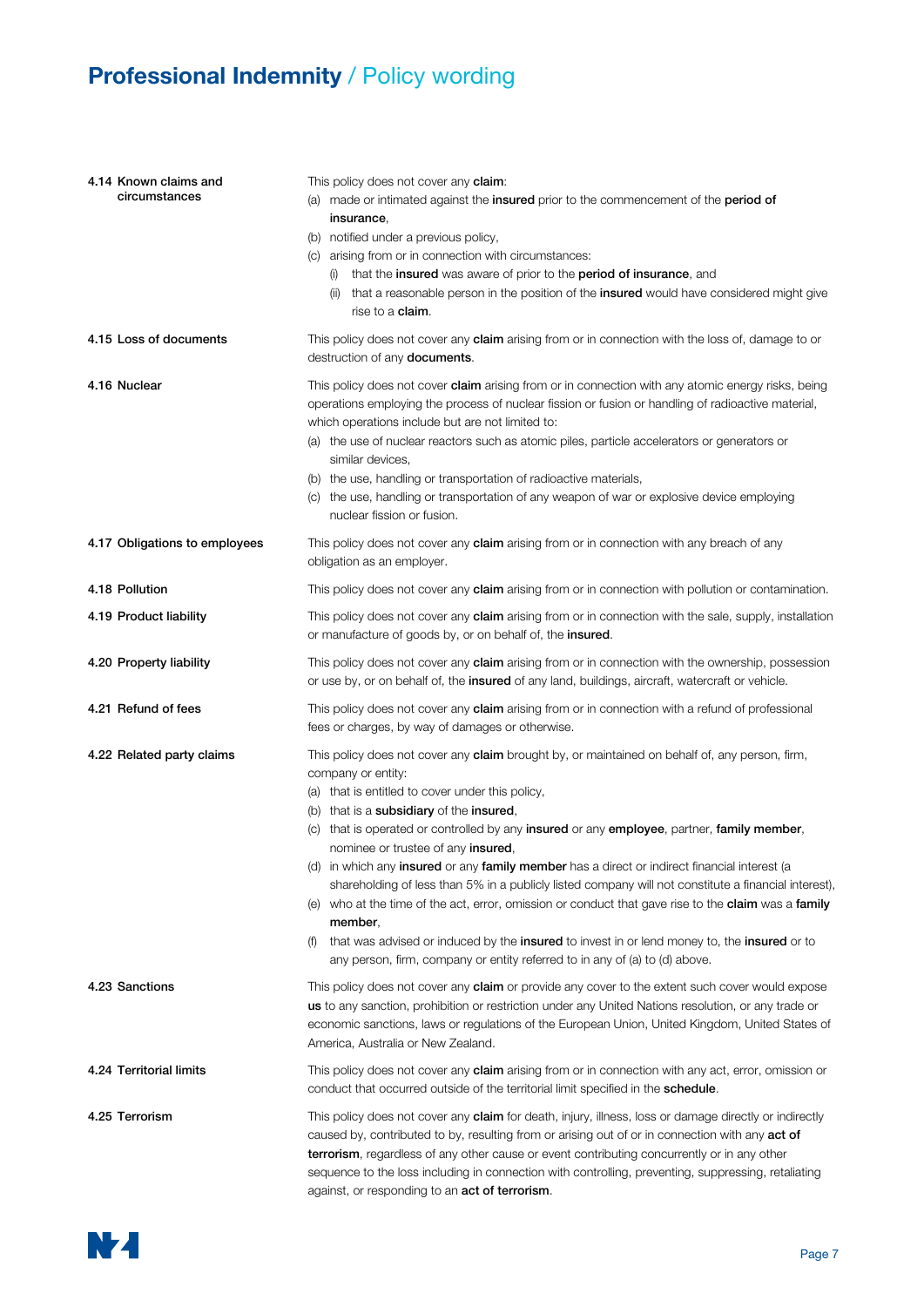4.26 War This policy does not cover any claim for loss or damage directly or indirectly occasioned by, happening through or in consequence of war, invasion, acts of foreign enemies, hostilities (whether war be declared or not) civil war, rebellion, revolution, insurrection, military or usurped power or confiscation or nationalisation or requisition or destruction of or damage to property by or under the order of any government or public or local authority.

## 5. Basis of settlement

| 5.1 | Maximum amount payable | (a)<br>(b) | Civil Liability<br>Subject to Automatic extension 3.1 'Automatic reinstatement', the most we will pay in total for<br>any one claim and all claims covered by this policy during the period of insurance is the limit<br>of indemnity.<br>Where more than one <b>claim</b> arises out of the same act, error, omission or conduct or<br>connected or interrelated acts, errors, omissions or conduct then all those claims will be<br>treated as one <b>claim</b> for the purposes of the application of the <b>limit of indemnity</b> .<br>Defence Costs<br>The most we will pay for defence costs during the period of insurance for all claims covered<br>by this policy is an amount equal to the <b>limit of indemnity</b> . |
|-----|------------------------|------------|-----------------------------------------------------------------------------------------------------------------------------------------------------------------------------------------------------------------------------------------------------------------------------------------------------------------------------------------------------------------------------------------------------------------------------------------------------------------------------------------------------------------------------------------------------------------------------------------------------------------------------------------------------------------------------------------------------------------------------------|
| 5.2 | Excess payable         |            | The excess applies to any defence costs covered under this policy. We will only pay that part of<br><b>defence costs</b> that exceeds the amount of the <b>excess</b> .<br>Where more than one <b>claim</b> arises out of the same act, error omission or conduct or connected or<br>interrelated acts, errors, omissions or conduct then all of those <b>claims</b> will together constitute one<br>claim for the purposes of determining the excess.                                                                                                                                                                                                                                                                            |

#### 6. Claims conditions

#### The insured's obligations

| 6.1 | Advise us of a claim or<br>circumstance | If the insured becomes aware of any claim, or circumstance that may give rise to a claim under<br>this policy, regardless of the anticipated amount, they must notify <b>us</b> in writing as soon as possible.<br>Once a circumstance is notified to <b>us</b> in writing, any subsequent <b>claim</b> arising from that<br>circumstance is deemed to be a <b>claim</b> in the <b>period of insurance</b> in which the circumstance was<br>first notified. |
|-----|-----------------------------------------|-------------------------------------------------------------------------------------------------------------------------------------------------------------------------------------------------------------------------------------------------------------------------------------------------------------------------------------------------------------------------------------------------------------------------------------------------------------|
| 6.2 | Co-operation                            | The insured must, at their own cost, provide all information and reasonable assistance to us to<br>determine cover under this policy and to enable us to investigate, defend or settle a claim. The<br><b>insured</b> must fully co-operate with any recovery process.                                                                                                                                                                                      |
| 6.3 | Dishonest or fraudulent<br>statements   | If the insured makes any dishonest or fraudulent statement in connection with a claim or any<br>application for cover under this policy, we may:<br>decline the <b>claim</b> , either in whole or in part, and/or<br>(a)<br>declare either this policy or all insurance the <b>insured</b> has with <b>us</b> to be of no effect and to no<br>(b)<br>longer exist from the date of the dishonest or fraudulent statement.                                   |
| 6.4 | Do not admit liability                  | The <b>insured</b> must not:<br>admit liability,<br>(a)<br>do or say anything that may prejudice our ability to defend the claim against the insured or<br>(b)<br>take recovery action in the <b>insured's</b> name.                                                                                                                                                                                                                                        |
| 6.5 | Minimise the claim                      | The insured must, at their own cost, take all reasonable steps to minimise a claim and avoid any<br>further loss or liability arising.                                                                                                                                                                                                                                                                                                                      |
| 6.6 | Obtain our agreement                    | The <b>insured</b> must obtain <b>our</b> agreement in writing before:<br>incurring any <b>defence costs</b> or other expenses in connection with any <b>claim</b> under this policy,<br>(a)<br>negotiating, paying, settling, admitting or denying any <b>claim</b> against them.<br>(b)                                                                                                                                                                   |

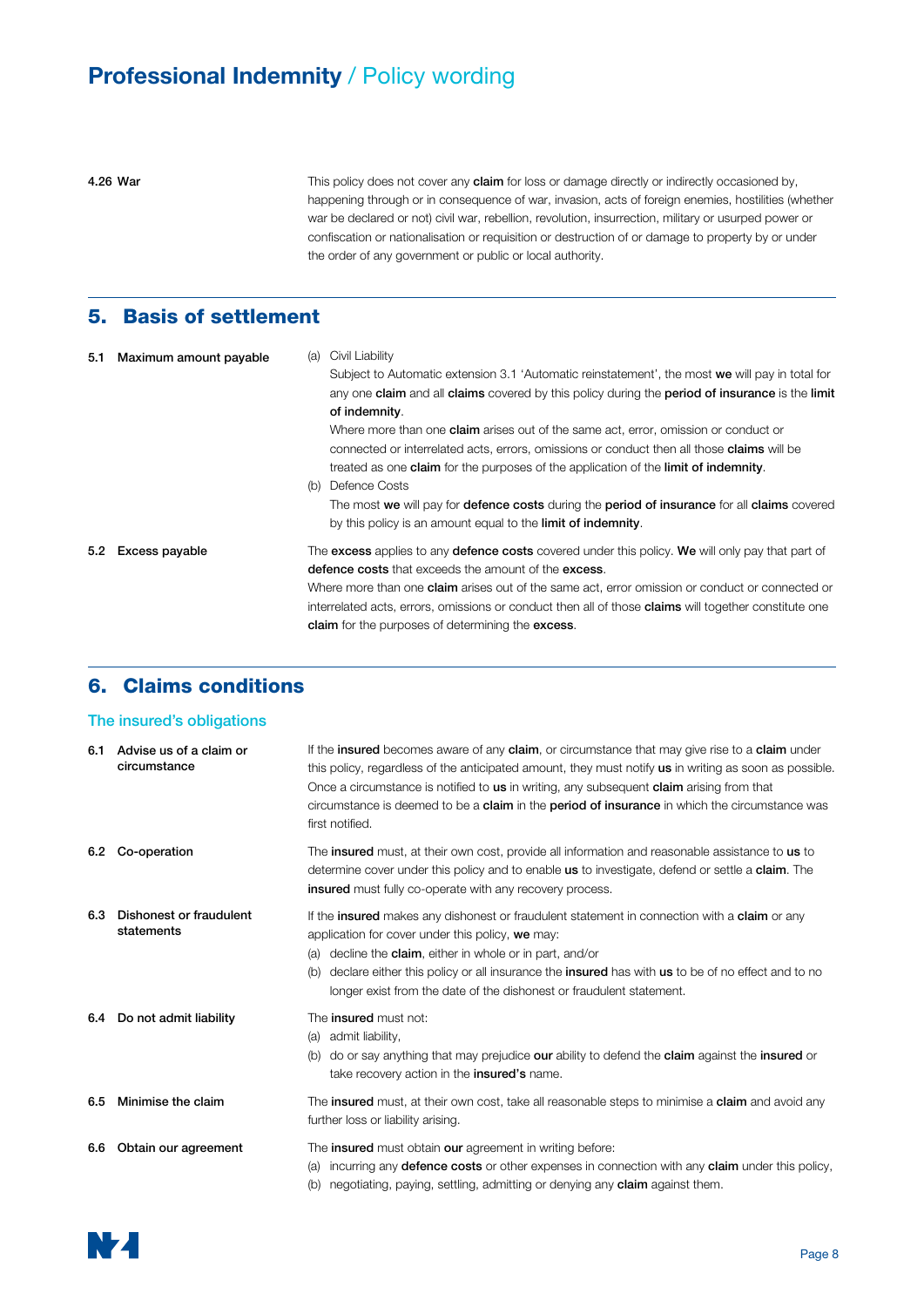| 6.7 Other insurance                                      | The insured must notify us as soon as they know of any other insurance policy that may cover or<br>partially cover them for any of the risks covered under this policy.<br>If the <b>insured</b> holds other insurance cover with another insurer in respect of any <b>claim</b> covered<br>under this policy, then we will only pay under this policy once cover under any other policy has<br>been exhausted.                                                                                                                                                                                                                                                                                            |
|----------------------------------------------------------|------------------------------------------------------------------------------------------------------------------------------------------------------------------------------------------------------------------------------------------------------------------------------------------------------------------------------------------------------------------------------------------------------------------------------------------------------------------------------------------------------------------------------------------------------------------------------------------------------------------------------------------------------------------------------------------------------------|
| 6.8 Waiver of legal privilege                            | The lawyers we instruct to act on behalf of the insured in relation to any claim against the<br>insured, are at liberty to disclose to us any information they receive in that capacity, including<br>information they receive from the <b>insured</b> . The <b>insured</b> authorises the lawyer to disclose this<br>information to us.                                                                                                                                                                                                                                                                                                                                                                   |
| How we manage a claim                                    |                                                                                                                                                                                                                                                                                                                                                                                                                                                                                                                                                                                                                                                                                                            |
| 6.9 Allocation of defence costs                          | If a claim is only partly covered by this policy, we will attempt to ensure fair and proper allocation<br>of the <b>defence costs</b> for covered and uninsured portions.<br>If we and the insured are unable to agree upon the allocation of the defence costs then<br>that allocation will be decided by a lawyer that we and the insured agree to instruct, whose<br>determination will be binding. The cost of the lawyer's determination is to be taken as part of the<br>defence costs covered under this policy.<br>If we and the insured cannot agree on a lawyer, then a lawyer will be appointed by the President<br>of the New Zealand Law Society.                                             |
| 6.10 Claim below the excess                              | If we believe that a claim will not exceed the excess, we may instruct the insured to conduct the<br>investigation, defence and settlement at the insured's expense. Should the claim subsequently<br>exceed the excess, we agree to reimburse the reasonable defence costs incurred by the insured<br>that exceed the excess or pay on behalf of the insured any additional defence costs.                                                                                                                                                                                                                                                                                                                |
| 6.11 Claim in excess of the limit<br>of indemnity        | If any payment, settlement or judgment in excess of the limit of indemnity has to be made to<br>settle or dispose of any claim, our liability for defence costs is limited to such proportion as the<br>limit of indemnity bears to the amount payable to dispose of the claim.<br>The insured must refund to us all amounts we pay for defence costs in excess of our proportion.                                                                                                                                                                                                                                                                                                                         |
| 6.12 Defence of a claim                                  | We have the sole right (which will be a condition precedent to the insured's right to be<br>covered) to:<br>(a) act in the insured's name and on the insured's behalf to defend, negotiate or settle a claim<br>as we see fit.<br>(b) appoint our own lawyers to defend or legally represent the insured and the lawyers will report<br>directly to us.                                                                                                                                                                                                                                                                                                                                                    |
| 6.13 Discharge of a claim                                | We may elect at any time to pay the insured:<br>(a) the maximum amount payable under this policy in relation to a <b>claim</b> , or<br>(b) any lesser sum that the claim against the insured can be settled for.<br>Once we have paid this (including any defence costs already incurred up to the date of the<br>election), our responsibility to the insured under this policy for that claim is met in full.                                                                                                                                                                                                                                                                                            |
| 6.14 Insured's right to contest<br>settlement of a claim | If the insured does not agree with a decision by us to settle a claim, the insured can elect to<br>contest the <b>claim</b> at their own expense but <b>our</b> liability will not exceed the amount for which<br>the claim could have been settled in the opinion of the lawyer appointed under Condition 6.15<br>'Requirement to defend a claim'.<br>We will pay defence costs incurred up to the date the insured notifies us in writing of their<br>election under this clause, and will pay the insured (subject to the excess) the amount for which<br>the claim could have been settled. The insured expressly agrees that our liability in respect of<br>such <b>claim</b> will then be at an end. |
| 6.15 Requirement to defend<br>a claim                    | We will not require the insured to defend any legal proceedings in respect of a claim, nor will the<br>insured require us to defend on its behalf, any legal proceedings in respect of a claim, unless a<br>lawyer mutually agreed by us and the insured advises such proceedings should be defended.<br>In formulating his or her advice, the lawyer must be instructed to consider the:<br>damages and costs likely to be recovered,<br>(a)<br>(b) likely costs of defence of the <b>claim</b> , and                                                                                                                                                                                                     |

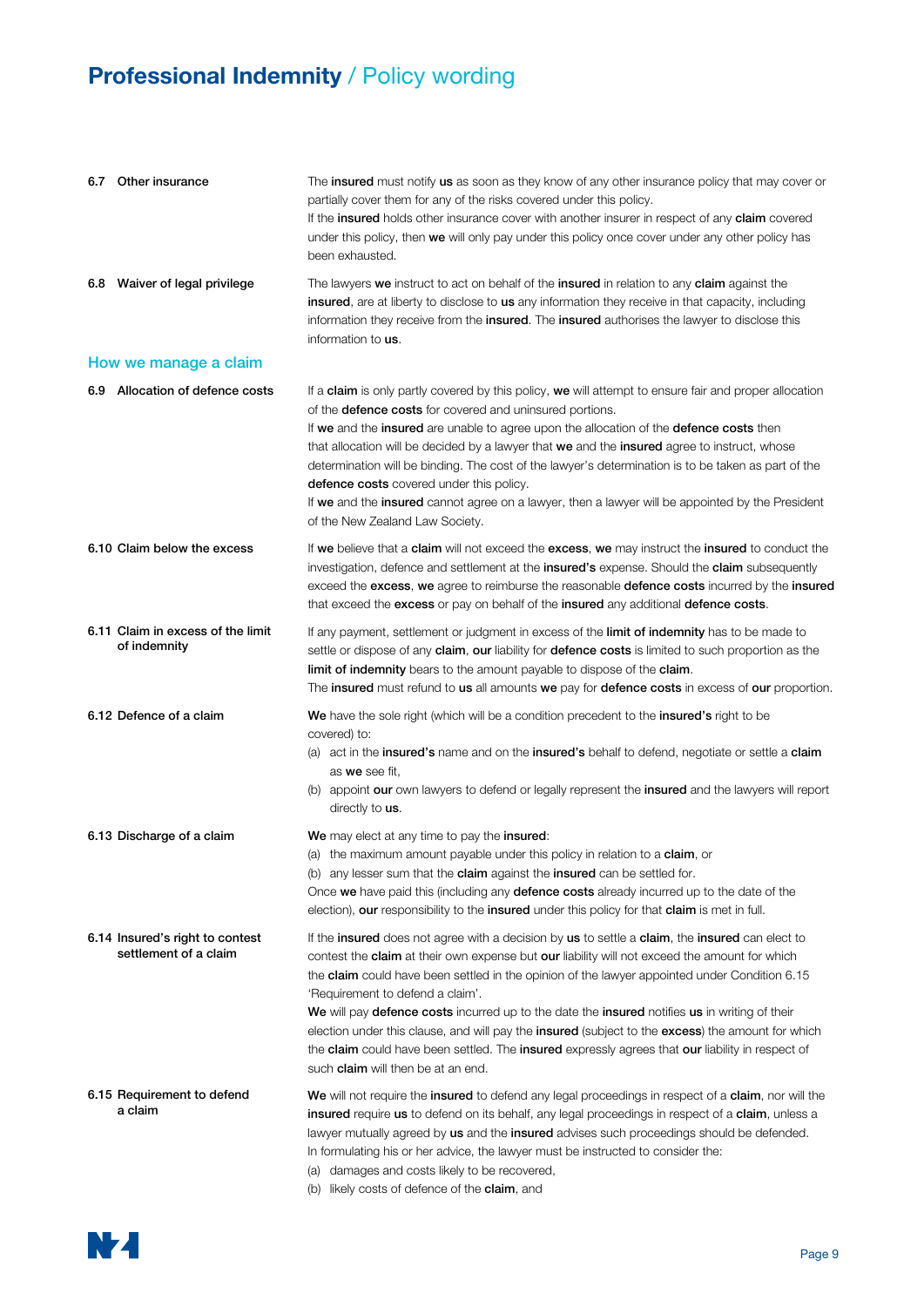|                   | (c) the prospects of successfully defending the <b>claim</b> .                                                                                                                                                                                                                                                                                                                                                                                                                                                  |
|-------------------|-----------------------------------------------------------------------------------------------------------------------------------------------------------------------------------------------------------------------------------------------------------------------------------------------------------------------------------------------------------------------------------------------------------------------------------------------------------------------------------------------------------------|
|                   | The cost of the lawyer's opinion is to be taken as part of the <b>defence costs</b> covered under                                                                                                                                                                                                                                                                                                                                                                                                               |
|                   | this policy.                                                                                                                                                                                                                                                                                                                                                                                                                                                                                                    |
|                   | If the lawyer advises that the <b>claim</b> should be settled and if the terms on which settlement can be                                                                                                                                                                                                                                                                                                                                                                                                       |
|                   | achieved are within limits that are reasonable (in the lawyer's opinion, and in consideration of the<br>matters), then the <b>insured</b> :                                                                                                                                                                                                                                                                                                                                                                     |
|                   | will cooperate with us to effect such settlement in accordance with this policy, and<br>(a)                                                                                                                                                                                                                                                                                                                                                                                                                     |
|                   | if applicable, must pay the excess shown in the schedule.<br>(b)                                                                                                                                                                                                                                                                                                                                                                                                                                                |
| 6.16 Severability | If a natural person covered under this policy fails to comply with their duty of disclosure, makes<br>a misrepresentation or breaches any condition of this policy, we will not deny cover to any other<br>natural person covered under this policy on these grounds if that other person was unaware of the<br>matter not disclosed or the fact of the misrepresentation or did not breach a policy condition.                                                                                                 |
| 6.17 Subrogation  | We may assume the insured's legal right of recovery. The proceeds of any recovery will be applied<br>first to the costs of effecting the recovery, then to us for amounts paid for a <b>claim</b> . Any remaining<br>balance will be paid to the insured for uncovered loss and then the insured's excess.<br>We will not exercise any rights of recovery against any employee unless the claim has been<br>brought about or contributed to by the dishonest, fraudulent, criminal or malicious act or omission |
|                   | of the <b>employee</b> .                                                                                                                                                                                                                                                                                                                                                                                                                                                                                        |

## 7. General conditions

#### How we administer this policy

| 7.1 | Assignment                    | The insured may not assign this policy or any interest under this policy without our prior written<br>consent.                                                                                                                                                                                                                                                                                                                                                                                                                                                                                                                                                                                                                                                                                                             |
|-----|-------------------------------|----------------------------------------------------------------------------------------------------------------------------------------------------------------------------------------------------------------------------------------------------------------------------------------------------------------------------------------------------------------------------------------------------------------------------------------------------------------------------------------------------------------------------------------------------------------------------------------------------------------------------------------------------------------------------------------------------------------------------------------------------------------------------------------------------------------------------|
| 7.2 | Cancellation                  | By the insured<br>The <b>insured</b> may cancel this policy at any time by giving <b>us</b> , or their broker notice in writing or by<br>electronic means. If they do, we will refund any premium that is due to the insured based on the<br>unused portion of the <b>period of insurance</b> . The <b>insured</b> must pay any outstanding premium due<br>for the expired portion of the <b>period of insurance</b> .<br>By us<br>We may cancel this policy by giving the insured, or their broker, notice in writing or by electronic<br>means, at the <b>insured's</b> , or their broker's, last known address. The policy will be cancelled from<br>4pm on the 30th day after the date of the notice. We will refund any premium that is due to the<br>insured based on the unused portion of the period of insurance. |
| 7.3 | Currency                      | Any amounts shown in this policy or in the <b>schedule</b> are in New Zealand dollars, unless otherwise<br>specified in the schedule.                                                                                                                                                                                                                                                                                                                                                                                                                                                                                                                                                                                                                                                                                      |
| 7.4 | Disputes about this policy    | The law of New Zealand applies to disputes about this policy and the New Zealand Courts have<br>exclusive jurisdiction.                                                                                                                                                                                                                                                                                                                                                                                                                                                                                                                                                                                                                                                                                                    |
| 7.5 | <b>Goods and Services Tax</b> | Where GST is recoverable by us under the Goods and Services Tax Act 1985:<br>the limit of indemnity excludes GST, and<br>(a)<br>all sub limits exclude GST, and<br>(b)<br>any excess includes GST, and<br>(C)<br>GST will be added, where applicable, to any payments.<br>(d)                                                                                                                                                                                                                                                                                                                                                                                                                                                                                                                                              |
| 7.6 | <b>Legislation changes</b>    | Any reference to any Act of Parliament or subordinate rules referred to in this policy includes any<br>amendments made or substitutions to that law.                                                                                                                                                                                                                                                                                                                                                                                                                                                                                                                                                                                                                                                                       |

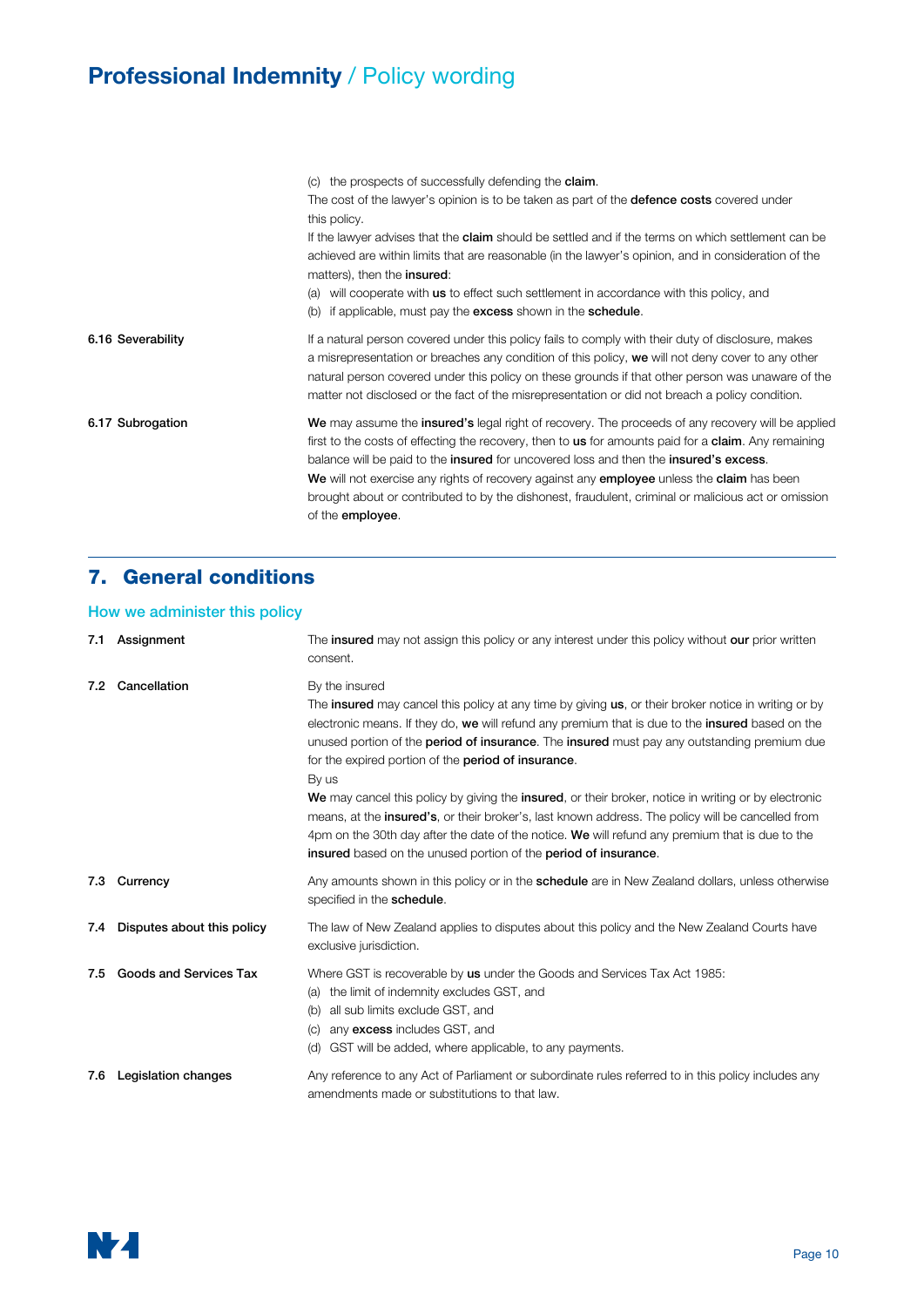#### The insured's obligations

| 7.7 | Change in circumstances | The <b>insured</b> must tell us as soon as possible if there is a material:                                                                                               |
|-----|-------------------------|---------------------------------------------------------------------------------------------------------------------------------------------------------------------------|
|     |                         | increase in the risk insured,<br>(a)                                                                                                                                      |
|     |                         | alteration of the risk insured.<br>(b)                                                                                                                                    |
|     |                         | Once the <b>insured</b> has told us of the change, we may then alter the premium and/or the terms of                                                                      |
|     |                         | this policy or cancel this policy.                                                                                                                                        |
|     |                         | If the <b>insured</b> fails to notify us about a change in the risk we may:                                                                                               |
|     |                         | declare this policy unenforceable, and/or<br>(a)                                                                                                                          |
|     |                         | decline any subsequent <b>claim</b> either in whole or in part.<br>(b)                                                                                                    |
|     |                         | These actions will be taken from the date the <b>insured</b> knew, or ought to have known, of the                                                                         |
|     |                         | increase or alteration in the risk insured.                                                                                                                               |
| 7.8 | Comply with the policy  | The <b>insured</b> (and any other person or entity covered by the policy) must comply with the terms<br>and conditions of this policy. If:<br>the <b>insured</b> ,<br>(a) |
|     |                         | any other person or entity covered under this policy,<br>(b)                                                                                                              |
|     |                         | anyone acting on the <b>insured's</b> behalf,<br>(C)                                                                                                                      |
|     |                         | breaches any of the terms and/or conditions of this policy, we may decline the <b>claim</b> either in                                                                     |
|     |                         | whole or in part.                                                                                                                                                         |
|     |                         |                                                                                                                                                                           |

## 8. Definitions

The definitions apply to the plural and any derivatives of the bolded words.

| act of terrorism | Any act, or preparation in respect of action, or threat of action designed to influence the<br>government de jure or de facto of any nation or any political division thereof, or in pursuit of<br>political, religious, ideological, or similar purposes to intimidate the public or a section of the public<br>of any nation by any person or group(s) of persons whether acting alone or on behalf of or in<br>connection with any organisation(s) or government(s) de jure or de facto, and which:<br>involves violence against one or more persons,<br>(a)<br>involves damage to property,<br>(b)<br>endangers life other than that of the person committing the action,<br>(C)<br>creates a risk to health or safety of the public or a section of the public,<br>(d)<br>is designed to interfere with or to disrupt an electronic system.<br>(e) |
|------------------|---------------------------------------------------------------------------------------------------------------------------------------------------------------------------------------------------------------------------------------------------------------------------------------------------------------------------------------------------------------------------------------------------------------------------------------------------------------------------------------------------------------------------------------------------------------------------------------------------------------------------------------------------------------------------------------------------------------------------------------------------------------------------------------------------------------------------------------------------------|
| application      | The information provided to us by the insured or on the insured's behalf when the insured<br>purchased this insurance or requested a quotation for this insurance from us.                                                                                                                                                                                                                                                                                                                                                                                                                                                                                                                                                                                                                                                                              |
| civil liability  | Liability for:<br>compensatory damages and interest that a civil court or arbitrator orders the <b>insured</b> to pay in<br>(a)<br>civil proceedings,<br>(b) legal costs of a party making the <b>claim</b> .<br>It includes settlements negotiated by us, in relation to a claim.                                                                                                                                                                                                                                                                                                                                                                                                                                                                                                                                                                      |
| claim            | legal or arbitral proceedings instituted and served upon the <b>insured</b> seeking compensatory<br>(a)<br>damages,<br>(b) a threat or intimation that legal or arbitral proceedings will be issued against the <b>insured</b><br>seeking compensatory damages.<br>It does not include proceedings seeking non-monetary relief, including judicial review, injunctions<br>or declarations.                                                                                                                                                                                                                                                                                                                                                                                                                                                              |
| defence costs    | Legal costs, expenses and disbursements, witnesses' costs, assessors' or experts' fees.                                                                                                                                                                                                                                                                                                                                                                                                                                                                                                                                                                                                                                                                                                                                                                 |

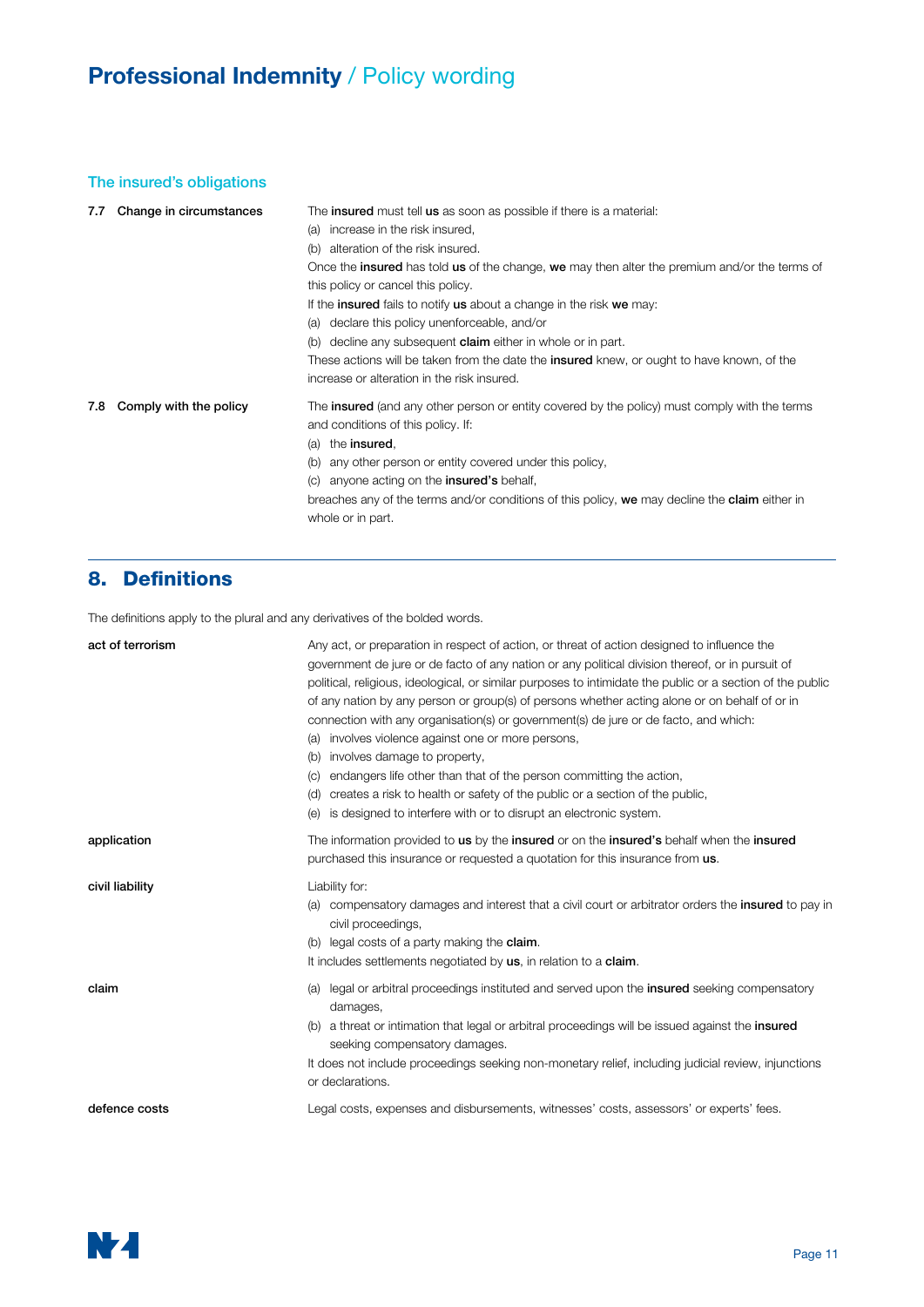| disciplinary proceedings | Any legal or quasi legal proceeding arising out of or in connection with an actual or alleged<br>breach of professional duty by the insured where the proceeding is administered by any statutory<br>registration board, professional body or similar regulatory authority, where such body has<br>jurisdiction to enquire into or adjudicate any such breach.                                                                                                                                                                                           |
|--------------------------|----------------------------------------------------------------------------------------------------------------------------------------------------------------------------------------------------------------------------------------------------------------------------------------------------------------------------------------------------------------------------------------------------------------------------------------------------------------------------------------------------------------------------------------------------------|
| documents                | Deeds, wills, agreements, maps, plans, books, letters, policies, certificates, forms and documents<br>of any nature whatsoever, whether written, printed or reproduced by any method including records<br>or computer records and electronic data material but will not include bearer bonds or coupons,<br>stamps, bank currency, notes or other negotiable instruments.                                                                                                                                                                                |
| employee                 | Any person who is or was employed under a contract of service or apprenticeship by the <b>insured</b> .                                                                                                                                                                                                                                                                                                                                                                                                                                                  |
| excess                   | The amount specified as the 'Excess' in the <b>schedule</b> or as specified in any extension.                                                                                                                                                                                                                                                                                                                                                                                                                                                            |
| family member            | (a) any spouse or de facto partner,<br>(b) any parent, or parent of the spouse or de facto partner,<br>(c) any sibling or child,<br>of an insured.                                                                                                                                                                                                                                                                                                                                                                                                       |
| insured                  | The person, persons, partnership, entity or entities named on the <b>schedule</b> , including:<br>(a) any predecessor in business,<br>(b) any subsidiary,<br>(c) any person who is a principal, partner, director or <b>employee</b> ,<br>(d) any former principal, partner, director or <b>employee</b> ,<br>(e) the estate, heirs, legal representatives or assigns of any principal, partner or director in the<br>event of their death or incapacity but only if such persons observe and are subject to the terms<br>and conditions of this policy. |
| limit of indemnity       | The amount specified as the 'Limit of indemnity' in the <b>schedule</b> .                                                                                                                                                                                                                                                                                                                                                                                                                                                                                |
| period of insurance      | The 'Period of insurance' shown in the <b>schedule</b> , that specifies the start and end dates of this<br>insurance policy.                                                                                                                                                                                                                                                                                                                                                                                                                             |
| professional services    | The activities, advice given or services performed or business of the <b>insured</b> as described in the<br>schedule.                                                                                                                                                                                                                                                                                                                                                                                                                                    |
| retroactive date         | The 'Retroactive date' shown in the schedule.                                                                                                                                                                                                                                                                                                                                                                                                                                                                                                            |
| schedule                 | The latest version of the 'Schedule' we have issued to the insured for this policy.                                                                                                                                                                                                                                                                                                                                                                                                                                                                      |
| subsidiary               | Any entity that was, or at the beginning of <b>period of insurance</b> is, controlled by the <b>insured</b><br>holding more than 50% of the voting rights of that organisation or one in which the <b>insured</b> has the<br>ability to control decisions made by the board of directors (whether directly or indirectly).                                                                                                                                                                                                                               |
| we/us/our                | NZI, a business division of IAG New Zealand Limited.                                                                                                                                                                                                                                                                                                                                                                                                                                                                                                     |